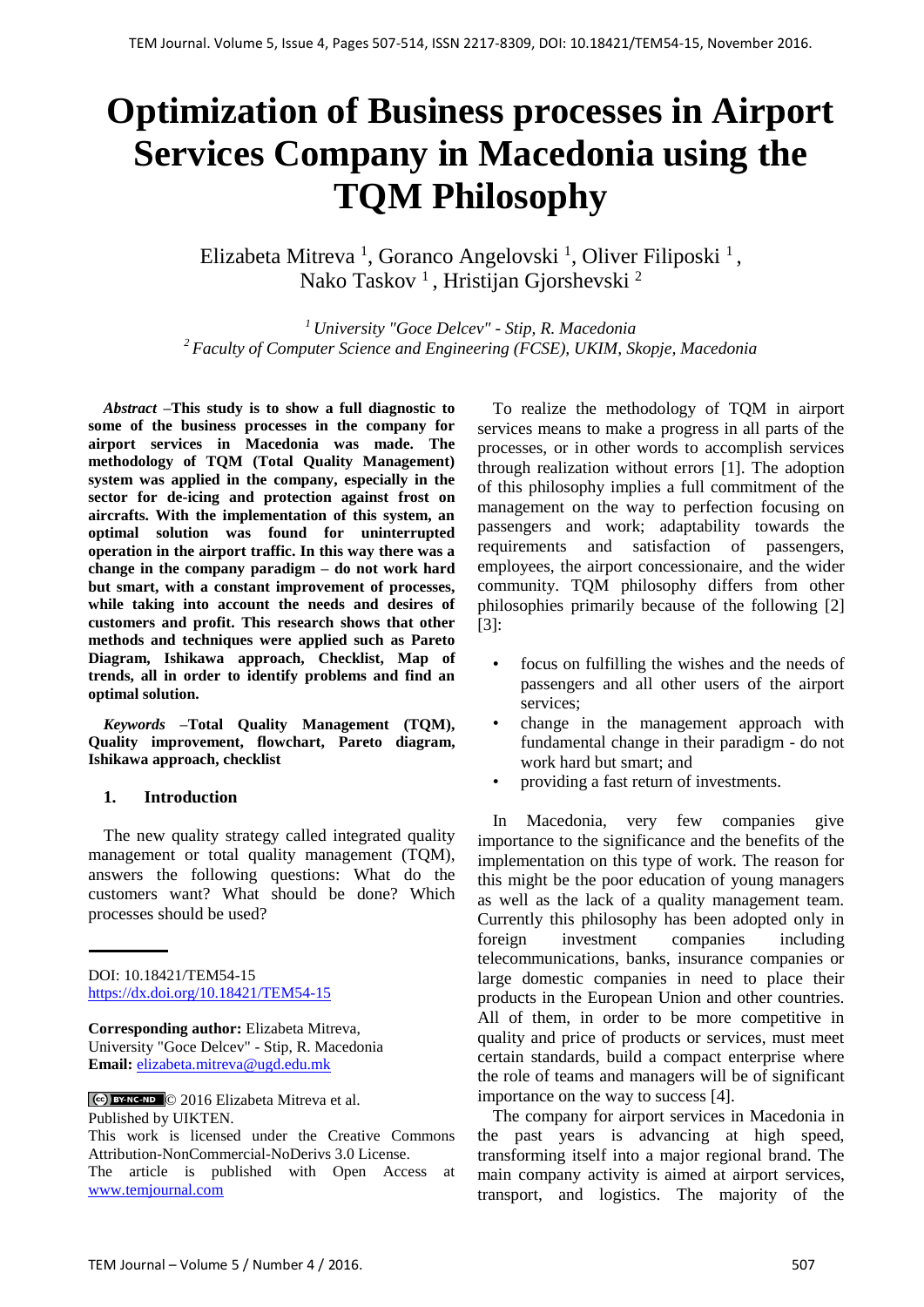company's activities, are with an emphasis in the sectors where dominates the transport logistics, treatment of employees, customers and the creation of business culture to the satisfaction of all interested parties. The change in the ownership structure within the company created a need for designing a system of total quality management in response to the customer requirements and changes inside and outside the organization. The airport services are services provided to aircrafts, passengers and their luggage, cargos, goods etc. Generally, these are services that are provided everywhere in the world in all international and domestic airports, but they differ in the processes, the quality and the time needed for completion. The care for the traveller begins with their entrance at the airport building and ends when the passenger enters the aircraft. With the implementation of a bus line to the airport, the service expands from the moment when the passenger enters the bus from the city to the airport.

The decision of the management of the company for airport services to adopt the TQM strategy is the right way on the path to excellence. In that sense, the following model is proposed - an integrated methodology for successful design and implementation of TQM in the company's system for airport services, which gave solid results in their implementation. In practice, the model proved to be universal, applicable to all companies regardless of which activity is being performed [5]. The benefits obtained from the implementation of this model will lead to increased efficiency and productivity of the companies and their sustainable development, Fig. 1.



*Figure 1. Model - an integrated methodology for the successful design and implementation of TQM system in companies*

The TQM strategy based on this model means integration of information technology with internal standardization, methods and techniques for flawless operation, cost optimization as well as education and motivation for employees in which team spirit is present [6]. The foundation in the creation of this model is the redesign or reengineering of the business processes, afterwards it begins with a new phase in the business operation - continuous improvement or turning the Deming's quality circle (Plan-Do-Check-Act). The model can be applied after the assertion of the actual company's condition, when all the anomalies in business operation will be confirmed through diagnostic or determination of the existing situation and strive to continually improve the quality of overall operations [5].

The success in the design and implementation of TQM system can be achieved only if the business processes are designed and implemented with the optimal use of resources in order the work to be best completed from the first time without defects, without time loss and to the satisfaction of all users [7][8]. In order to achieve this goal, a selection of teams to design each of the subsystem is needed. Building management teams is accomplished through involving, authorizing and encouraging the managers to design each of the subsystem in TQM system and achieve effective dialogue with the employees [4]. This way will allow preventing possible defects, eliminating problems and removing possible causes on time. The usual resistance and fear of change quickly surpass and a strong desire to change the existing situation imposed with a new approach for quality with full commitment towards customers, employees, environment and the state.

#### **2. Subject of research and analysis**

The subject of this research is the company that provides airport services in Macedonia with diagnostic on the internal operation and integration with the external environment. The survey was conducted by identifying the existing business processes in the company, diagnostic and analysis of all anomalies in the operation, appeals and complaints from the customers, and determination in the core of the realization of the activities. The analysis of the current situation in the airport services company enabled new proposals for service advancement through the application of TQM methodology in every function [5][9][10][11][12]. For this research the methodology for improving business processes were applied through several steps.

The course of research realization is as follows:

### *Step 1: Initiative for doing a project to improve the business process of de-icing and protection against frost on aircrafts.*

The Diagnostic as a method and technique creates a useful habit among employees towards solving problems and improving the quality, but not towards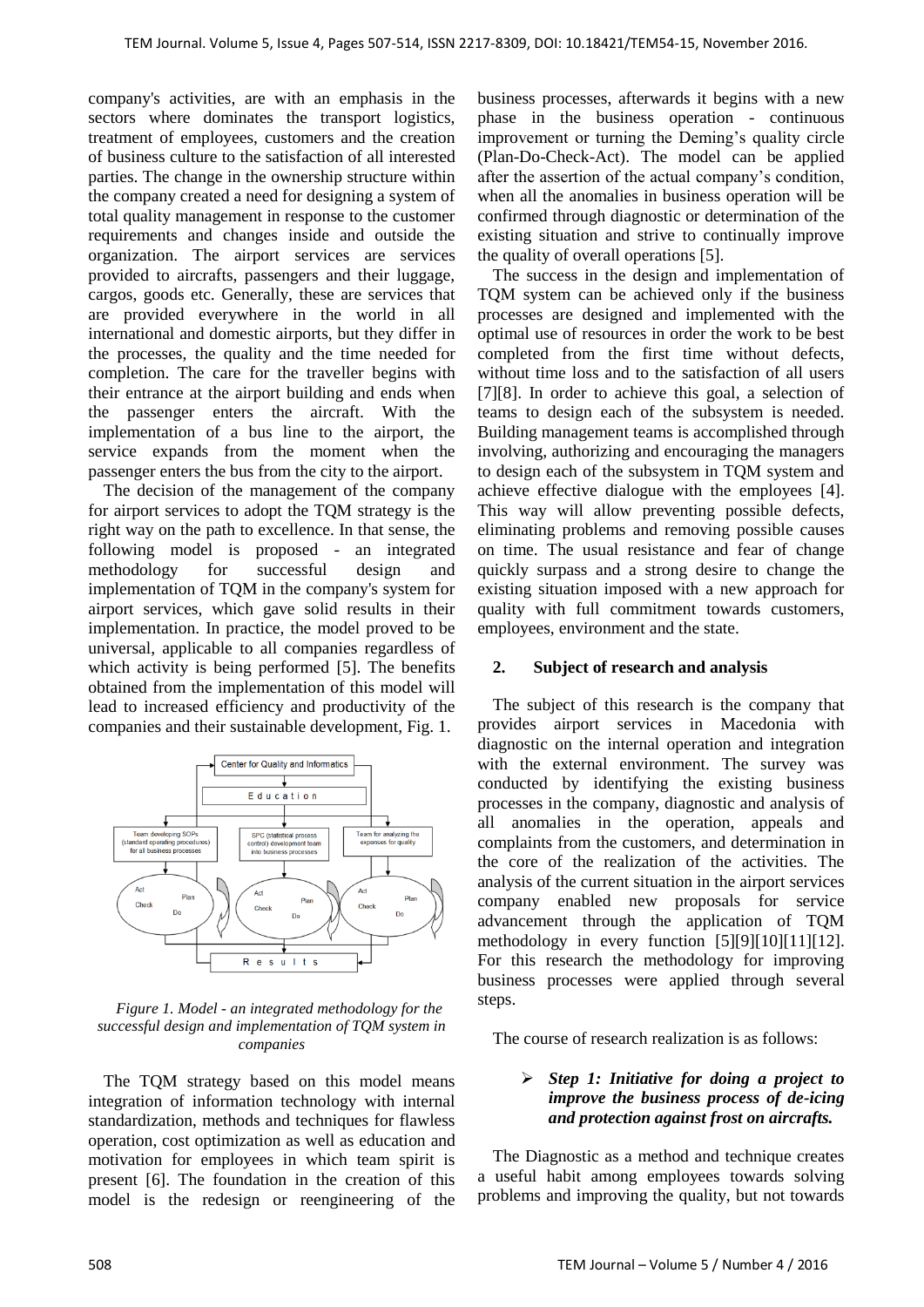getting quick solutions. For the managers, the diagnostic should be a normal standard procedure that will quickly respond in solving problems, and it will increase efficiency and effectiveness in managing business processes.

For the airport company, the need to offer better services to the end-users imposed reviewing the business process of de-icing the aircraft and optimization of the same process in order to shorten the time for service delivery to the satisfaction of all interested parties. For the airport company the most important is to have no delays in the airport services. With the start of the winter season, the vehicles for aircraft maintenance must be mobile and ready at any time for giving the de/anti-icing service. For managers the initiative for doing a project to improve the business process of de-icing and protection against frost on aircraft has become a priority.

## *Step 2: Subject of interest – a problem that should be solved*.

The subject of interest can be many shortcomings such as defects (errors), delays, losses, impaired labour discipline, unstable business process, increasing the cost for quality, reduced productivity and other more. It is important how the problem will be set. Its formulation should follow a line diagram of comparing the planned and the actual condition. The business process of de-icing and protection against frost on aircraft in real terms is causing dissatisfaction among the airline companies due to loss of time, loss in terms of delays, penalties, dissatisfaction among passengers and so on.

*De-icing the aircraft* is a procedure that removes the ice, snow and slush of aircraft's surfaces. Defrosting is done with a special fluid for de-icing called ADF - chemical used for de-icing and protection against the frost on the surface of the aircraft. *After the de-icing process follows the process of protection against frost on the aircraft through a procedure that protects* it from the additional layers of ice, snow and slush. The procedure for de-icing and protection against frost on the aircraft is performed by using special vehicles for that purpose (FMS LMD-2000). When using the vehicle, the driver- VTO vehicle operator (heavy equipment driver) must comply with the instructions for vehicle use issued by the vehicle manufacturer. The standard operational procedure of the business process of de-icing and protection against the frost on aircraft is carried out as follows on Fig. 2.



*Figure 2. Standard operating procedure of the business process of icing and de-icing of the aircraft*

The drivers (VTO) are obliged on a daily base to monitor the supply of vehicles with ADF fluid and water, their heat and the technical road worthiness of the vehicles. When a notice for the de-icing service is given, the driver (BTO) is obliged to heat the water and ADF fluid and the nozzles to be prepared with protective equipment. The type of ADF fluid used must meet the criteria prescribed by the AEA and ISO 11075, Aircraft - De-icing / anti-icing fluids, ISO type I and ISO 11078, Aircraft - De-icing / antiicing fluids, ISO types II, III and IV. In table 2 are given the regulations regarding the estimated time to protect the aircraft from freezing.

*Table 2. Expected time to protect the aircraft from freezing (Hold overtime)*

| Air<br>temperature,<br>outside            | Mix of<br>ADF and<br>water | <b>Weather Conditions</b> |             |  |
|-------------------------------------------|----------------------------|---------------------------|-------------|--|
| $\mathsf{C}^\circ$                        | Type IV<br>/water $%$      | snow                      | Icy rain    |  |
|                                           | 100/0                      | $0:35-1:25$               | $0:25-0:40$ |  |
| $-3$ C° and<br>lower                      | 75/25                      | $0:20-0:55$               | $0:15-0:30$ |  |
|                                           | 50/50                      | $0:05-0:15$               | $0:05-0:10$ |  |
| Under -3 $C^{\circ}$                      | 100/0                      | $0:20-0:40$               | $0:10-0:25$ |  |
| to -14 $C^{\circ}$                        | 75/25                      | $0:15-0:35$               | $0:10-0:20$ |  |
| Under -14 $C^{\circ}$<br>to $-25 \degree$ | 100/0                      | $0:15-0:30$               | No icy rain |  |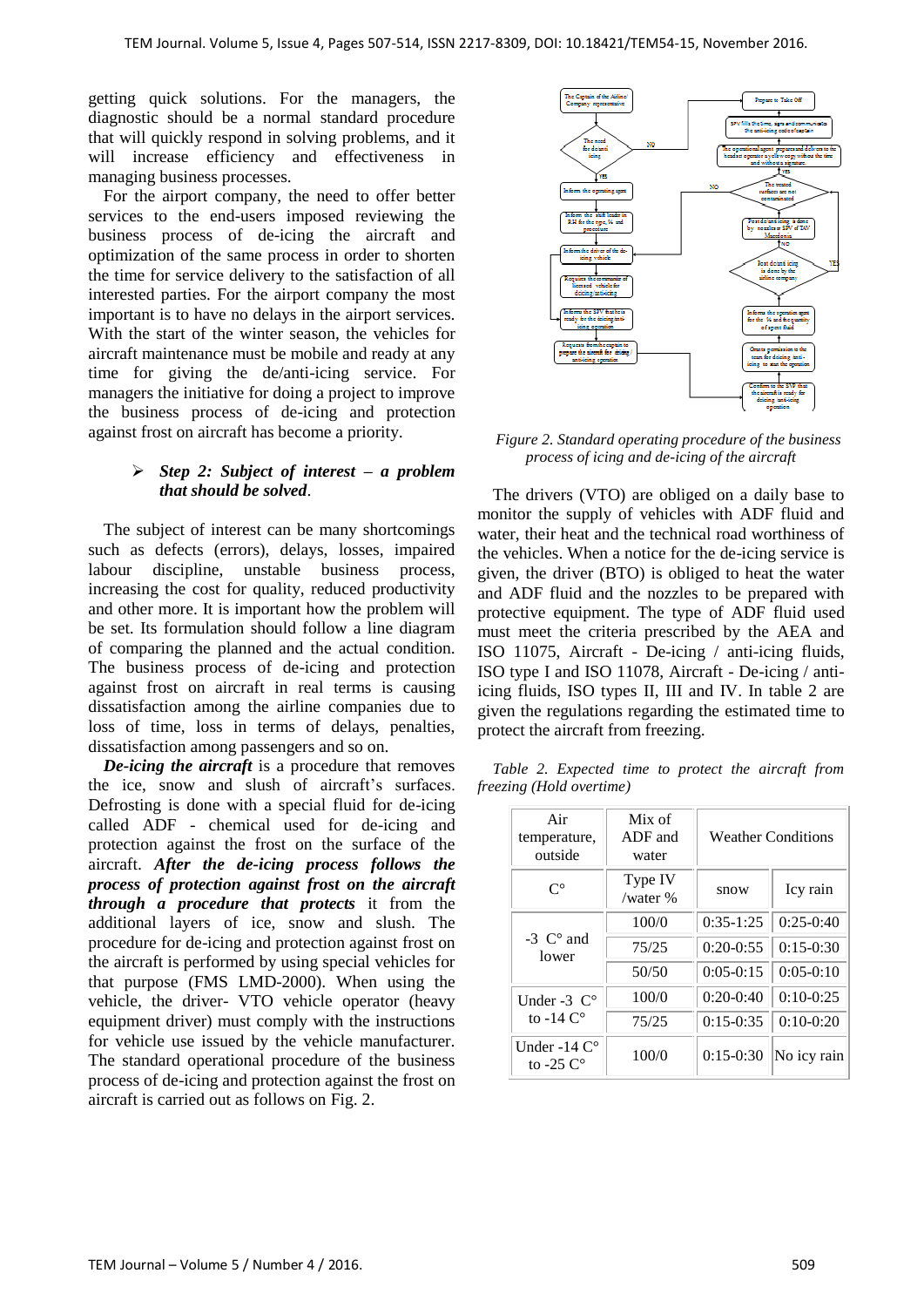*Table 3. Checklist which represents the biggest problems in the services of protection against the frosting of aircrafts for the duration of six months*

|                                     | <b>Delays</b>  | 11                      | 12                      | 01                      | 02            | 03                | 04 |
|-------------------------------------|----------------|-------------------------|-------------------------|-------------------------|---------------|-------------------|----|
|                                     | (errors in the |                         |                         |                         |               |                   |    |
|                                     | process)       |                         |                         |                         |               |                   |    |
|                                     | / months       |                         |                         |                         |               |                   |    |
|                                     | (2014/2015)    |                         |                         |                         |               |                   |    |
|                                     | Delay due to   | $^{\prime\prime\prime}$ | $^{\prime\prime\prime}$ | $^{\prime\prime\prime}$ |               |                   | 11 |
|                                     | the distance   |                         |                         |                         |               |                   |    |
|                                     | from the base  |                         |                         |                         |               |                   |    |
|                                     | station        |                         |                         |                         |               |                   |    |
|                                     | Delay due to   |                         | 11                      |                         | 11            | 11                |    |
|                                     | lack of        |                         |                         |                         |               |                   |    |
|                                     | equipment      |                         |                         |                         |               |                   |    |
|                                     | Delay due to   |                         | $^{\prime\prime\prime}$ |                         | $\frac{1}{2}$ |                   |    |
|                                     | insufficient   |                         |                         |                         |               |                   |    |
|                                     | training of    |                         |                         |                         |               |                   |    |
|                                     | the operators  |                         |                         |                         |               |                   |    |
|                                     | Delay due to   | 11                      |                         | $\frac{1}{2}$           |               | $^{\prime\prime}$ |    |
|                                     | equipment      |                         |                         |                         |               |                   |    |
|                                     | failure        |                         |                         |                         |               |                   |    |
| Airport Alexander the Great, Skopje | Frustration    |                         | 11                      | $\frac{1}{2}$           |               |                   |    |
|                                     | due to the low |                         |                         |                         |               |                   |    |
|                                     | quality of     |                         |                         |                         |               |                   |    |
|                                     | service        |                         |                         |                         |               |                   |    |

The diagnostic of problems in this process was made by a competent team that concluded the following:

*The one responsible* for the flight (the operating agent) notes that the plane did not take off on time, by confirming the delay code that the delay was due to certain reasons afterwards registering them in the checklist.

In the first case, the team leader notes that the car for defrosting and protection did not come in time (after the call), thus precious minutes are lost which means a lot for the air travel industry, as a reason for the delay the distance from the base station has been stated.

*A second problem* arises in the process of heating the mixture (water and fluid ADF), which should have a constant temperature (65°C). The procedure is performed with a torch, which the vehicle possesses, that in many occasions is dysfunctional.

*The third problem* occurs in the base station where the stocks of ADF fluid are stored, due to its outdated technology. In an occasion when there is a need to supply the ADF fluid, the operators do the supply mechanically, thus wasting a lot of time.

*The fourth problem* are the outdated vehicles in which repeatedly occur errors in the ratio - water: ADF fluid (which ratio must be 100% accurate), and in case of a failure the procedure for de-icing and protection must be repeated.

*The fifth problem* is the inadequate performance of the standard operating procedure due to insufficiently trained personnel.

## **Step 3: Collecting and data analysisdetermining the difficulty of the problem by applying adequate methods.**

The collection and data analysis is the foundation to identify the cause of the problem. There are three essential methods and techniques of quality: stratification, graphics display, and study of deviations. Stratification answers the questions: who, what, where, to whom and what went wrong. The problems that arise are recorded on checklists, and they are mostly because of the DE-ICING procedure in winter. By collecting all the data analysis, the biggest problems during the four weeks were examined as mentioned below, Table 3.

Based on the checklist a Pareto diagram was designed from where the key issues can be seen and a fast action can be taken. Once the problem is detected it is continually measured in its depth and critical activity based on the collected database information, Fig. 3.



*Figure 3. The biggest problems in business operations in the process of de-icing and protection against frost on the aircraft*

In particular intervals the critical operations are measured, whether they are within the given norms of AHM (Airport handling manual). If AHM clearly specifies the time for this type of service, and it is not respected by the team who delivers the service, the responsibility will fall to the leader (controller / supervisor), and the company must pay fines, penalties. Following are the losses in time in terms of servicing the aircraft in the process of its de-icing and protection against frost.

*The first problem* - the distance from the base station to the runway leading to loss of time (5 to 10 minutes) for intervention, arrival to the aircraft.

*The second problem* - heated water, daily takes more than 30 minutes to heat the water.

*The third problem* - the outdated technology or lack of hot fluid at any moment can take more than 3 hours, and in circumstances where there is more air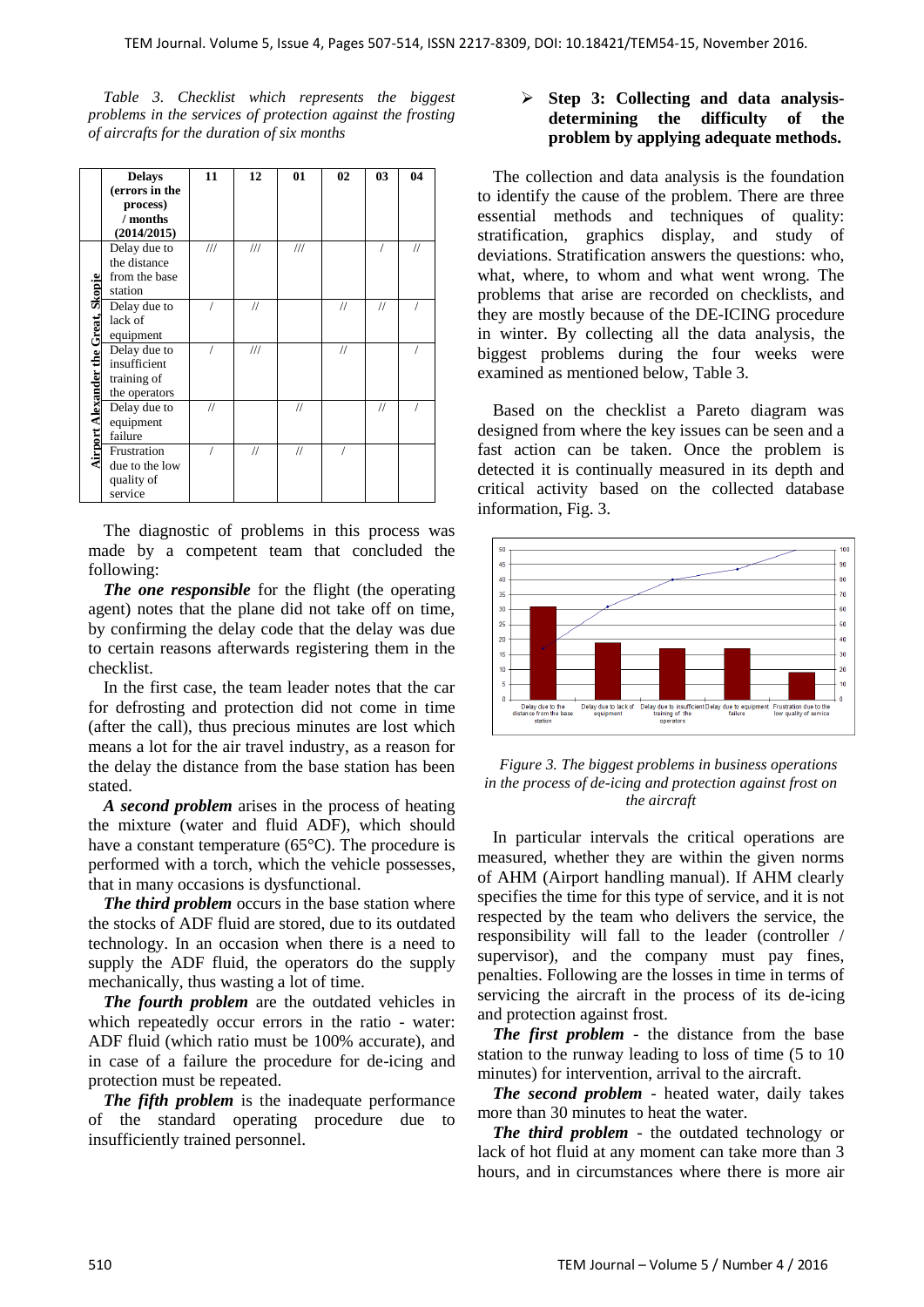traffic and the weather conditions are bad, it comes to a complete congestion.

*The fourth problem* is associated with the extremely high expenses for the company in terms of repeating the procedure when errors in mixing ratio water: ADF fluid (which ratio must be 100% accurate) appear, and in case of failure the procedures must be repeated for defrost and protection.

*The fifth problem* is associated with the poor training provided to the staff leading to a waste of time even more than 5 to 10 minutes per operation. Any delays in relation to the operations are recorded in the daily report by the agent - the leader at the end of the working operation. All involved in the business process, all leaders of teams do their own checklist. These checklists record any delay in the timely execution of the defrosting operation and protection of aircraft. To take corrective measures need to find the reasons first.

## **Step 4: Analysis of the causes of problems - identification of the main cause of the problem.**

For the analysis about the causes of the problems in the present process a clear standard operating procedure (SOP) is used, which provides detailed analysis of all the causes of the problem. The procedure involves formation of a diagram of causes and consequences - Ishikawa approach. The problem is being examined further by using different methodologies such as 4M (Man, Machine, Method, Material), 4P (People, Plant, Policies, Procedures) and others. Statistically, the analyses of the causes of the problems are followed by their frequency and how to annul them using the tools such as Pareto diagram and Ishikawa diagram. These tools help the managers to prepare the statistical data based on check lists from the supervisor, Fig. 4.



*Figure 4. Ishikawa diagram to analyse the causes of problems in the business process of de-icing and protection against the frost on the aircraft*

With the Ishikawa diagram managers can recognize the cause - effect relationships problems. In the first problem - the delay of the defrosting car is due to the distance of the base station from the aircraft. The analysis of the second problem showed that heating the water on the vehicle itself is expensive or it requires daily more than 40 liters of oil and 30 minutes more time for heating the mixture of ADF and water. The analysis of the third problem shows that outdated technology in the base station is a serious problem because there is no option for heating a certain stock of ADF fluid and water. For the fourth problem the analysis showed that the age structure of the vehicles is the main cause for repeating the process of de-icing and protection against the frost on the aircraft. The analysis of the fifth problem or the insufficient vocational training to individuals is leading to loss of time from 5 to 10 minutes per operation. The proposal of the management team is to implement some solutions to overcome the problem.

## **Step 5: Selecting a solution for improvement and establishment of the improvement plan.**

If the root cause is found then the solution is clear, it should eliminate the cause. If the problem is unsolvable, it should be solved by reengineering of the business processes. Reengineering of processes can bring the risk of new problems, while the local solution (by separating and removing the key cause) is a solution that does not destabilize the system. With a local solution (redesign) alternative solutions are sought which quickly and with minimal cost remove the causes of the problems. The team suggested the following solutions to correct or find a new solution to eliminate the causes of the problems, which may include short-term management project for improvement and implementation:

*The possible solution to the first problem* would be a new location for the base station, which will be near the new platform and the arrival time of the defrosting car for protection against frost will be kept to a minimum.

*A possible solution to the second problem* would be to purchase an instantaneous water heater that will be connected directly with the vehicle's tank and maintain constant temperature of the fluid and water up to 65 °C. This solution is designed to reduce the expenses and the time needed to heat the tank, in the same time there will always be a hot fluid and water.

*A possible solution to the third problem* would be to purchase a new base station with modern technology, which will supply hot fluid and water at all times.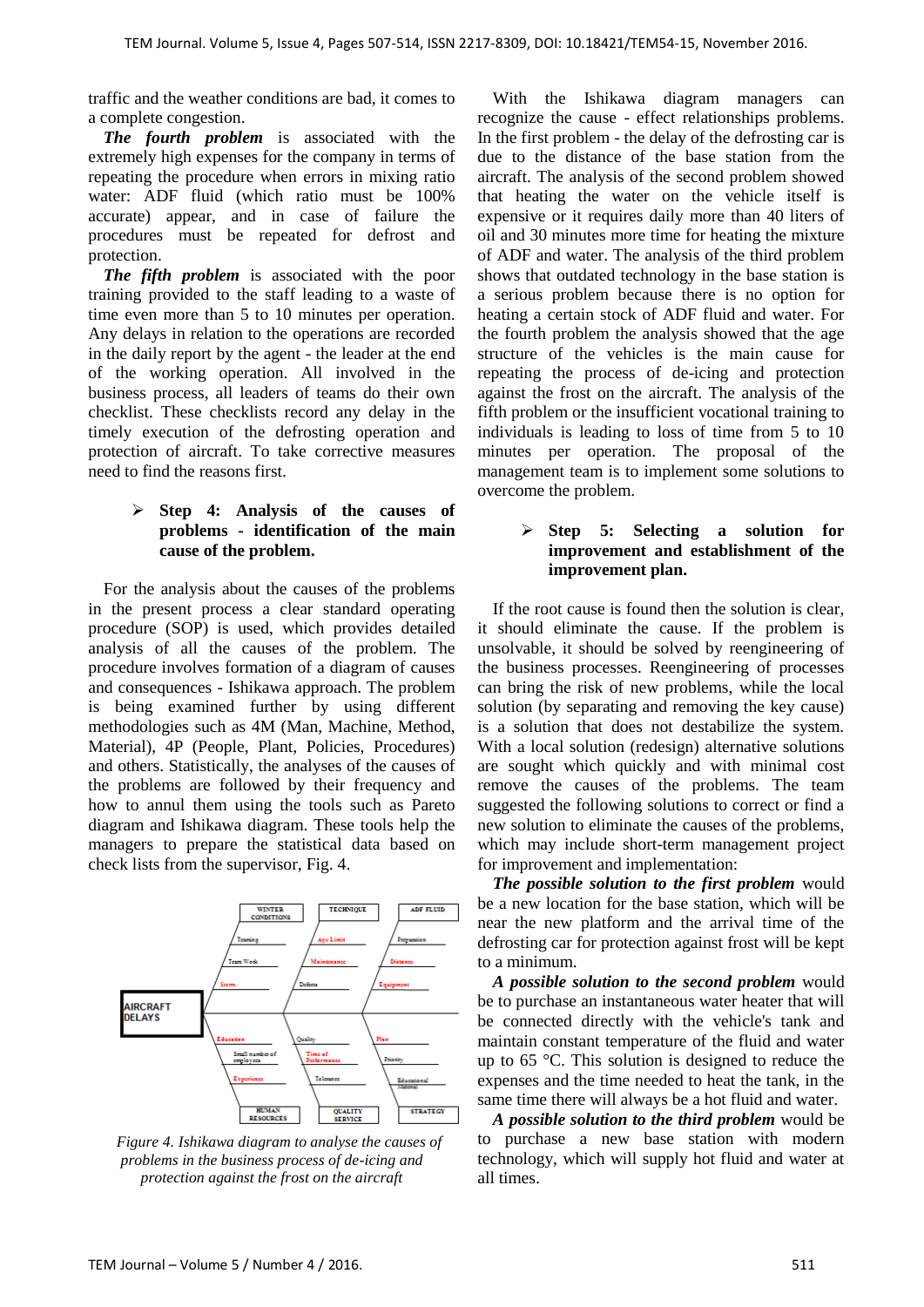*Table 4. A checklist for the biggest problems at the service during the six months (2015)- measurements made after the introduction of the corrective measures*

|       | <b>DELAYS</b><br>(errors in the<br>process)/ months<br>(2015) | 06 | 07 | 08 | 09 | 10 | 11 |
|-------|---------------------------------------------------------------|----|----|----|----|----|----|
| RPORT | Delay due to the<br>distance from the base<br>station         |    |    |    |    |    |    |
|       | Delay due to lack of<br>equipment                             |    |    |    |    |    |    |
|       | Delay due to<br>insufficient training of<br>the operators     |    |    |    |    |    |    |
|       | Delay due to<br>equipment failure                             |    |    |    |    |    |    |
|       | Frustration due to the<br>low quality of service              |    |    |    |    |    |    |

*A possible solution for the fourth problem* would be to purchase new vehicles with modern technology, which will drastically reduce the recurrent operations.

*A possible solution for the fifth problem* would be to continuously educate the employees. The company's education center should continue with trainings and learn from the other airports' mistakes, by gaining a new knowledge about the latest developments in the field of legislation and technology. In this way the four work principles were meet: fast (on time), quality and secure (safe) operation, satisfaction of employees and passengers, strengthening the corporate image of the company and profitable work.

# **Step 6: implementation of the solution.**

For implementation of the solution the most important control points are:

- whether employees who need to use the solution have accepted the planned solution;
- whether the solution has been checked:
- whether a prompt feedback has been received;
- whether undesirable side effects occur which outweigh the benefits of the proposal.

Proposing and implementing the solution gives an answer to the question whether the solution solved the problem or not. By installing an instantaneous water heater, the expenses were drastically reduced. An analysis was done on the expenses in terms of oil and electricity consumption for a period of four weeks and the following results were gathered. The installation of a new boiler brought a savings of 42.000,00 denars per month. The total investment for installation of the boiler is 43,260.00 denars, which means that funds invested in the tank are returned within one month. With this advancement, despite the savings, the service has constantly ready fluid and water (65°C) and can intervene at any time, thereby eliminating airplane delays. The Pareto diagram before and after the proposed corrective measures confirms the elimination of the key cause.

## **Step 7: Evaluation of effects – verification of the solution.**

The evaluation of effects goes in the following direction: Is the confidence that the problem is solved gained? What is confirmation that the problem is solved? Were all the knowledge and benefits used during the work on the solution? Quality control monitors the advancement on the processes, whether the taken measures contributed to the errors elimination. The checklist is followed up again as well as whether the frequency of errors is removed and if other irregularities occur as a result of steps taken. The results are visible, there is reduced number of errors whereas the delays of this delay code (de-icing-anti-icing) are almost rare, Table 4.

We should not evaluate only the direct results of the solution. It is important to assess other features such as: the increased customer satisfaction and staff as well as the improved organizational climate. In assessing the effects of advancement, the following was concluded:

- By relocating the base station and finding the appropriate location the delay due to the remote distance of the station was minimized.
- $\checkmark$  The advancement in the process with the heated water and fluid (ADF) proved to be the ideal solution to this problem that eliminated the delay in aircraft operation due to the failure of the equipment.
- The purchase of a new base station made the airport to be included among world-class airport, as a modern airport providing better services.
- $\checkmark$  The purchase of new sophisticated vehicles leads the repetition of procedures for de-icing and protection against frost of aircraft to be reduced to zero, or in other words the new technologies give a lasting solution to this problem.
- Education and training of employees raised their level of knowledge about service delivery which was rated as excellent by the users of the airport services.

From this we can conclude that the implementation of the model achieves the given goals, that is, the increase of customer satisfaction by 70% and by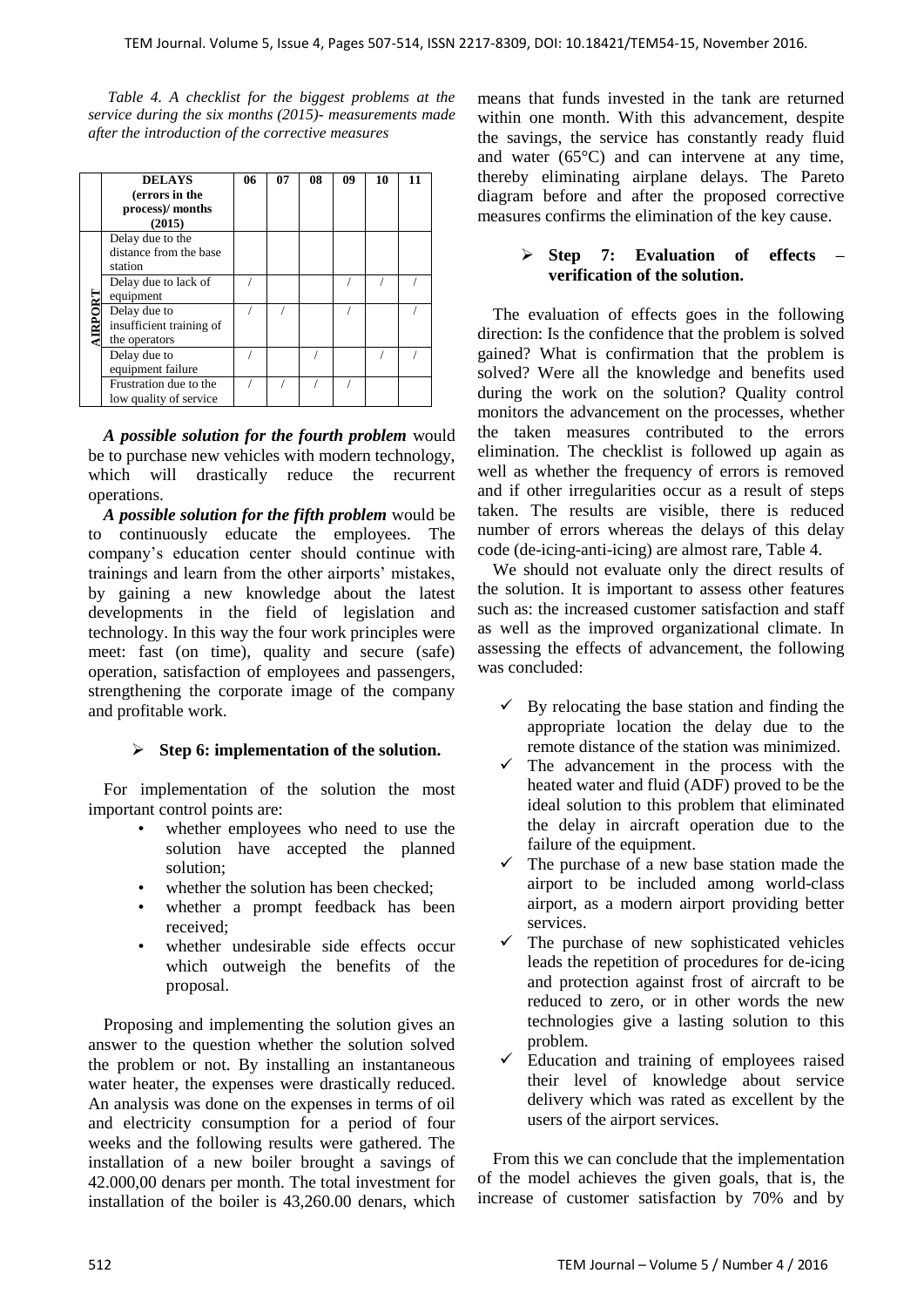which we can conclude that there has been a significant progress. After the evaluation, the verification of the solution into a permanent solution was confirmed.

## **Step 8: Standardizing the solution into a permanent solution.**

The standardization is not an easy and simple operation. One solution to be standardized requires showing all the facts that confirm that the proposed solution (the new SOP) is satisfying.

> **Step 9: Closing the project for improvement and validation of the identified problem as well as the response to new problems.**

The reflection on the process is identified by answering the following questions:

- $\checkmark$  which difficulties occurred during the process of the advancement, whether they are clearly understood or not;
- $\checkmark$  is there a clear picture which part of the process to be upgraded in the next attempt;
- $\checkmark$  are the results confirmed and understood (achievements) and in what the benefits of the advancement are seen;
- $\checkmark$  is there an interest between the teams and the employees for further improvement;
- $\checkmark$  Are the team members trained on the steps, methods and techniques of quality management?

## **3. Conclusion**

This methodology is supported by the Deming's (PDCA) cycle which gives the answer to the following questions: how it works and what needs to be done to improve the quality of services [5]. By using this methodology to the following was achieved:

- $\checkmark$  the motivation and commitment increased dramatically since the work was divided equally to everyone;
- $\checkmark$  the teamwork strengthened, all employees worked together as one entity;
- $\checkmark$  the business cooperation with airlines has grown into a partnership and the instalment of a new software program, the airlines companies can receive accurate information and quality services to the satisfaction of everyone;
- $\checkmark$  after the measurements done and the second survey on the users of the airport service it was found that their satisfaction increased for 55% and complaints on the time required for servicing the devices were reduced from 49 to 19;
- with multiple trainings for the employees their coordination increased and errors decreased (form 18 errors cases due to insufficient education and trainings for the employees they decreased to 2);
- $\checkmark$  the practice to improve the quality of the whole company is spread:
- $\checkmark$  the achievements of employees are recognized;
- $\checkmark$  habits are acquired for improving the quality practice–the diagnostics;
- $\checkmark$  the solutions are standardized;
- $\checkmark$  the legitimacy on the conclusions are ensured.

The requirements for high quality products/services require not only a purchase of new equipment, but also investment in education and training of employees, reengineering on the business processes and permanent improvement on the quality system [13]. The strong competition can be withstand only by those companies that are well organized, have a qualified working capital, are investing in education and training of employees, are investing in improving business processes and they are investing for organizations' innovations [14].